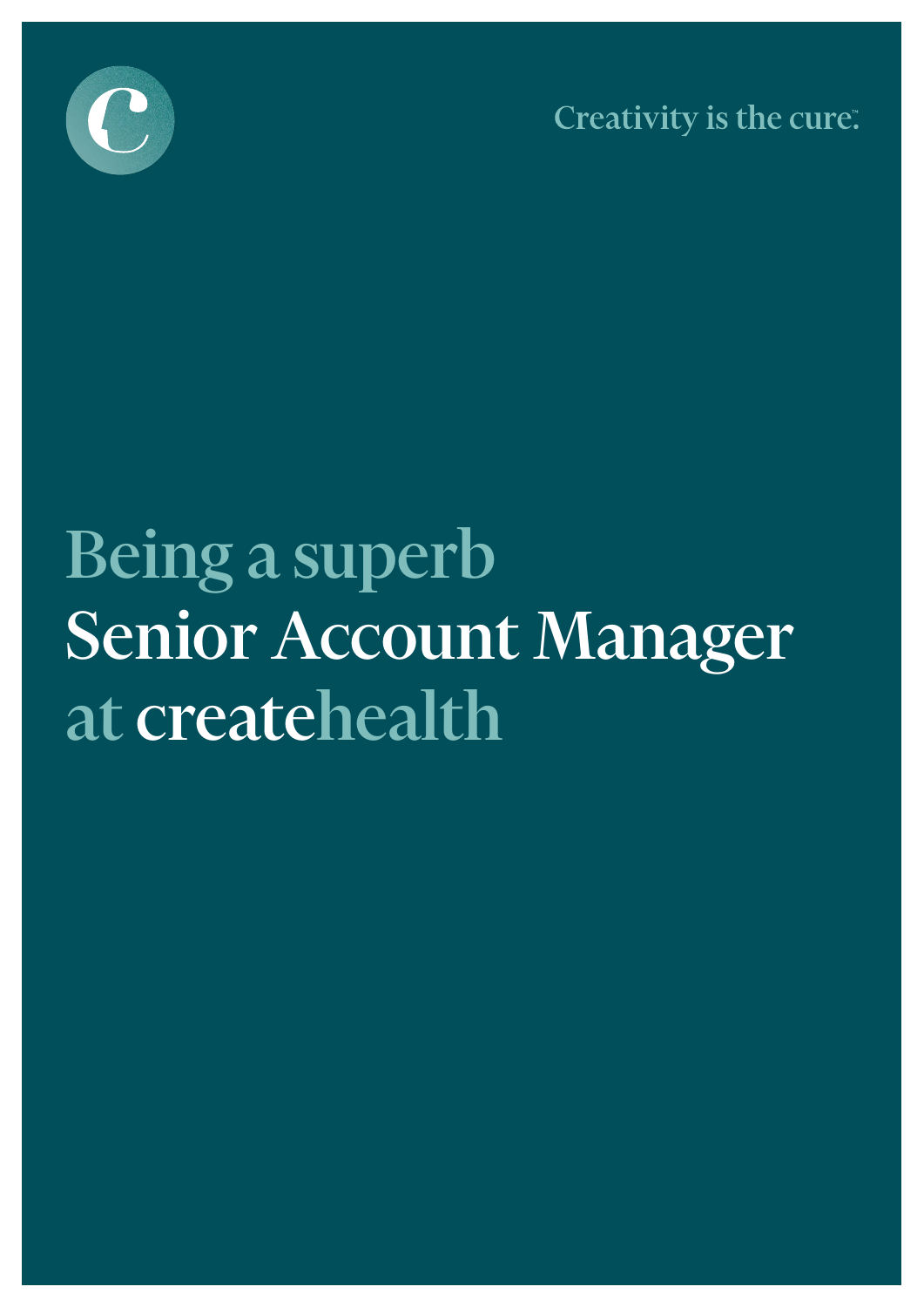

# Job description

| <b>Role:</b>         | Senior Account Manager       |
|----------------------|------------------------------|
| <b>Reporting to:</b> | Account Director             |
| Direct reports:      | One (Account Manager / Exec) |
| <b>Location:</b>     | Bristol, UK                  |

## **The company: Injecting a dose of creativity into healthcare communications**

If you like to make things better, you've come to the right place.

We're Create Health, a proudly independent, agile Med Comms and Advertising agency dedicated to bringing much-needed creativity to healthcare marketing.

We believe data and stats have their place, but if you truly want to change hearts and minds you need to *move* people; make them *feel* something.

Our strategic and creative thinking has the power to do this.

We invest time in creating the truly contagious – ideas rooted in empathy and truth, made to motivate and simple in thought, no matter how complex the science.

It's our cause. **Creativity is the cure**™

**Job purpose:** Lead a client account, or set of accounts, within Create Health, ensuring that they are profitable and growing. Take responsibility for the delivery of quality creative work that meets our client's needs and addresses their business problems.

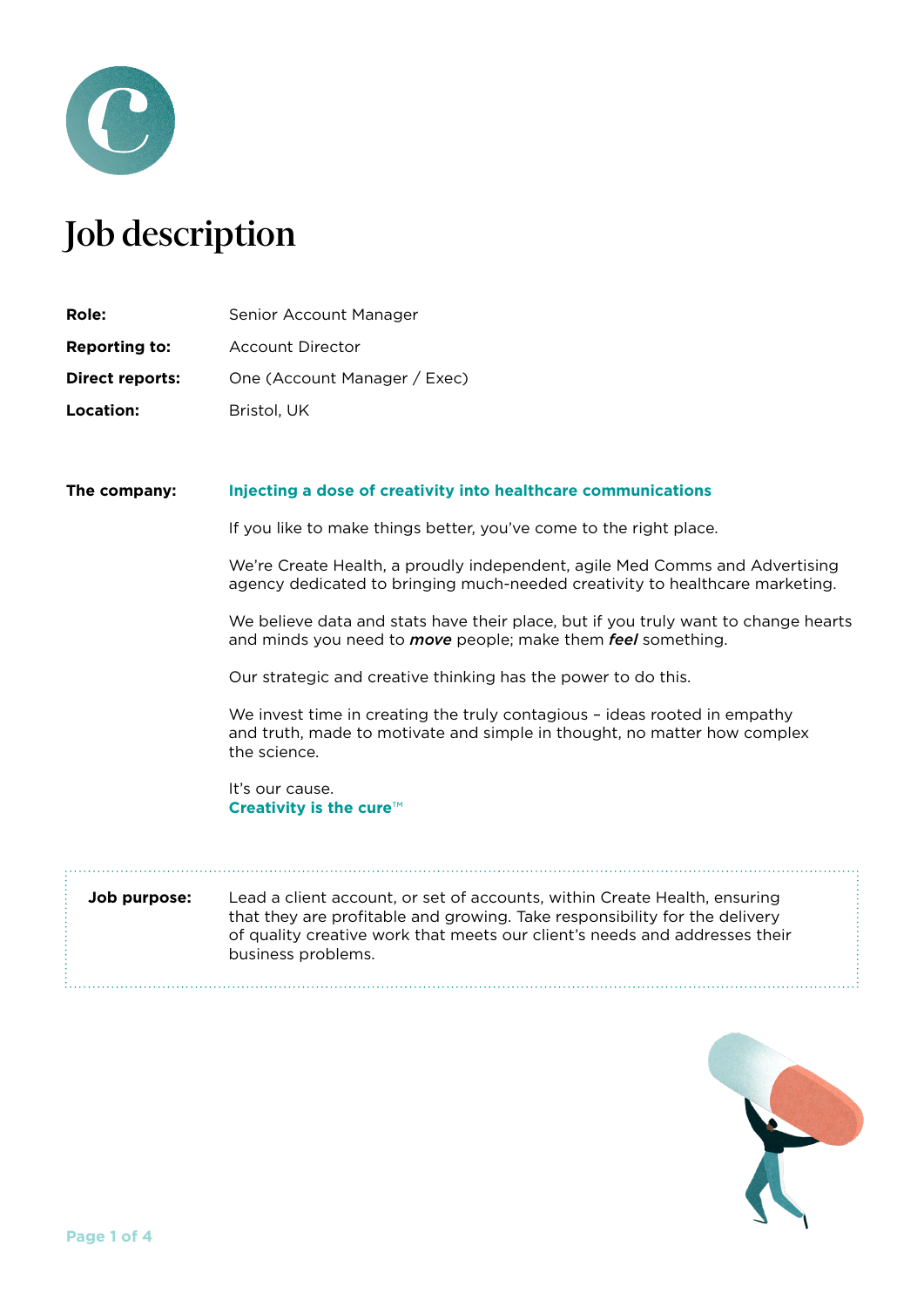

| Job<br>accountabilities:         | • Direct and develop your client account(s) by leading clients, cross agency<br>teams and internal colleagues so that projects are delivered effectively to a high-<br>standard and profitability. Enabling us to grow the client's financial and creative<br>worth to Create Health. |
|----------------------------------|---------------------------------------------------------------------------------------------------------------------------------------------------------------------------------------------------------------------------------------------------------------------------------------|
|                                  | • Oversee and direct operational aspects of your client account(s) by briefing,<br>collaborating and reviewing your team to ensure high client advocacy scores.                                                                                                                       |
|                                  | • Manage your projects within the agency effectively by ensuring there are clear<br>timelines, budgets and the correct amount of resource booked in.                                                                                                                                  |
|                                  | • Ensure briefs are clear in their deliverables for the cross agency teams, signed<br>off by client, and reflective of the agreed scope of work / budget.                                                                                                                             |
|                                  | • Establish trusted relationships with clients to ensure these developed accounts<br>achieve significant growth ahead of target.                                                                                                                                                      |
|                                  | • Manage your client account(s) project pipelines and provide the Finance<br>Manager/Creative Partner with accurate in month financial forecasts.                                                                                                                                     |
|                                  | • Support the Finance Manager by driving team utilisation and recovery targets<br>across your accounts so that the business is profitable each month.                                                                                                                                 |
|                                  | • Positively contribute to the culture of Create Health and help grow our<br>employee value proposition.                                                                                                                                                                              |
| <b>Measures for</b><br>the role: | • Client satisfaction (measured via client survey) across client servicing,<br>strategic thinking, creative thinking and quality of delivery.                                                                                                                                         |
|                                  | • Commercial performance (accurate forecasting and delivery of monthly<br>revenue) plus 100%+ time recovery.                                                                                                                                                                          |
|                                  | • Client revenue (financial value to Create Health).                                                                                                                                                                                                                                  |
| <b>Other</b>                     | • Occasional travel is required.                                                                                                                                                                                                                                                      |
| information:                     | • Usual place of work is Bristol.                                                                                                                                                                                                                                                     |
|                                  | • Client requirements and their locations mean working hours vary<br>week to week within the norms of what is expected working within<br>a marketing agency.                                                                                                                          |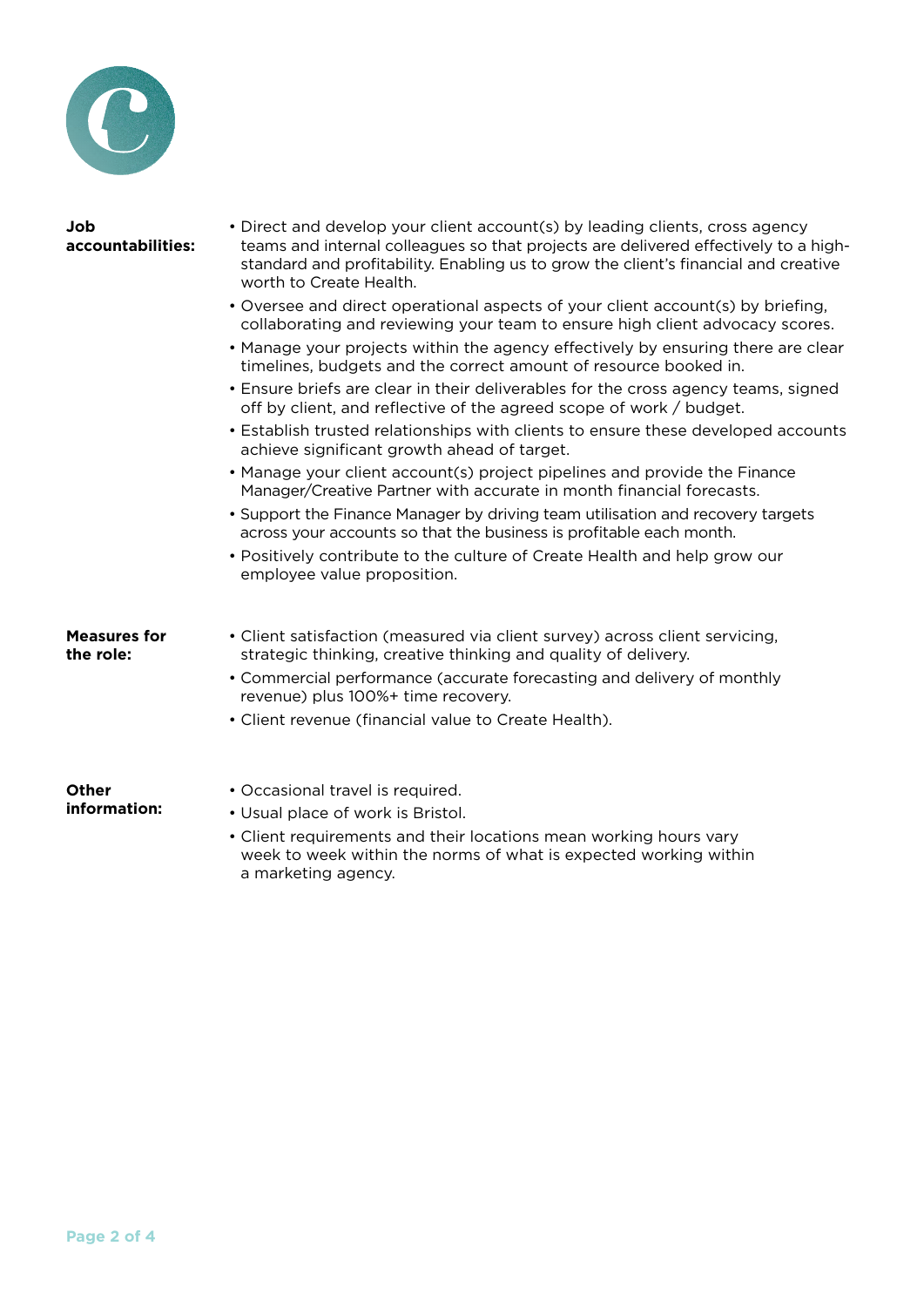

# Specification for Senior Account Manager

**Experience:**

# **Essential**

*Considerable experience in:*

- Working in an advertising and/or marketing agency
- Directing sizeable accounts (each >£100k pa)
- Doing digital, direct marketing, advertising start-to-finish projects (PR or media planning/buying backgrounds are less suited to this role)
- Acting as senior client point person
- Managing a team
- Successfully presenting, writing presentations / proposals, directing the process to get there.

# **Desirable**

- Medical device marketing
- Consumer health / well-being marketing
- Understanding of brand and marketing strategy
- International experience (working abroad / foreign languages)

# **Skills:**

# **Essential**

*Considerable experience in:*

- Client management
- Account management
- Proposal writing and reviewing
- Presentation writing and reviewing
- Creative brief writing, briefing digital projects
- Writing, reviewing and directing teams to generate high quality client budget sheets, internal client P&L sheets, client / project plans, costing proposals and project burn rates / post-project reviews and reconciliation
- Evaluating project performance
- Financial and commercial management, with an established process for budgeting, forecasting, invoicing, recognising and deferring revenue, value-based pricing, cash recovery / conversion management and managing accounts to a tight monthly cycle
- Word, PowerPoint, excel and other standard office product literate
- Fluent / native English speaker

# **Desirable**

- Synergist PM software
- Hubspot CRM
- Strong client-action-planning approach to servicing and developing clients
- Pitching with high levels of success
- Selling and negotiation skills, creating 'products' and packages clients are persuaded to buy, and managing fee and commercial reviews / procurement processes
- Exposure to digital and marketing channels and strategies
- Guest / public speaking